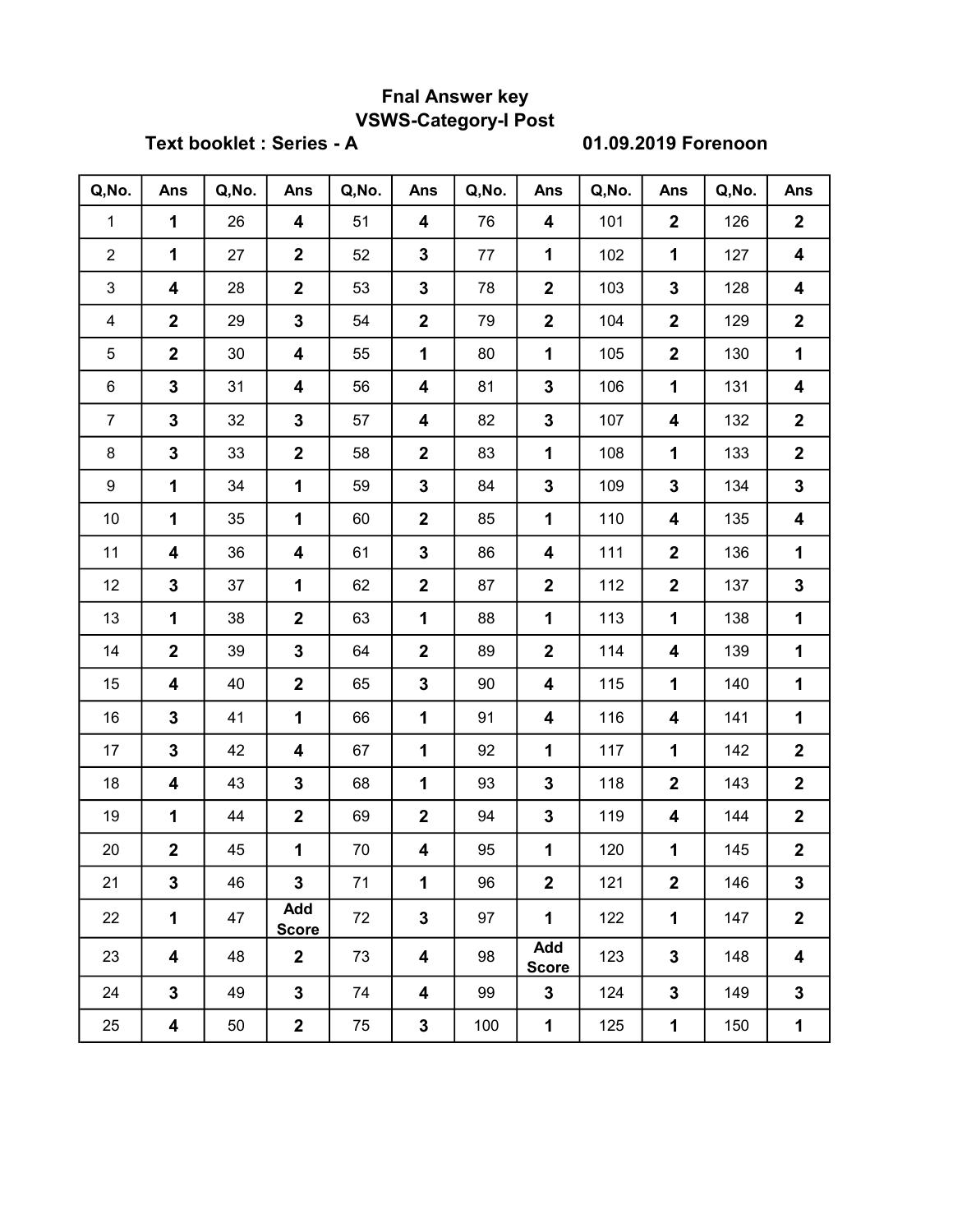# Final Answer key VSWS-Category-I Post

Text booklet : Series - B 01.09.2019 Forenoon

| Q, No.         | Ans                     | Q, No. | Ans                     | Q, No. | Ans                     | Q, No. | Ans                     | Q, No. | Ans                     | Q, No. | Ans              |
|----------------|-------------------------|--------|-------------------------|--------|-------------------------|--------|-------------------------|--------|-------------------------|--------|------------------|
| $\mathbf{1}$   | $\overline{\mathbf{4}}$ | 26     | 3                       | 51     | $\mathbf 3$             | 76     | 4                       | 101    | 1                       | 126    | $\mathbf{1}$     |
| $\overline{2}$ | $\mathbf 1$             | 27     | $\overline{2}$          | 52     | 1                       | 77     | $\overline{\mathbf{4}}$ | 102    | $\overline{\mathbf{4}}$ | 127    | $\mathbf 1$      |
| 3              | $\overline{\mathbf{2}}$ | 28     | $\mathbf 1$             | 53     | 1                       | 78     | 1                       | 103    | $\mathbf 1$             | 128    | $\mathbf 2$      |
| $\overline{4}$ | $\mathbf 3$             | 29     | $\overline{\mathbf{3}}$ | 54     | 4                       | 79     | $\overline{\mathbf{3}}$ | 104    | $\overline{2}$          | 129    | $\mathbf{2}$     |
| 5              | 1                       | 30     | Add<br><b>Score</b>     | 55     | $\mathbf 3$             | 80     | $\mathbf 3$             | 105    | 4                       | 130    | $\mathbf 2$      |
| 6              | $\overline{\mathbf{4}}$ | 31     | $\mathbf{2}$            | 56     | 1                       | 81     | 1                       | 106    | 1                       | 131    | $\mathbf 2$      |
| $\overline{7}$ | $\mathbf 3$             | 32     | $\mathbf{3}$            | 57     | $\mathbf 2$             | 82     | $\mathbf{2}$            | 107    | $\mathbf{2}$            | 132    | $\mathbf{3}$     |
| 8              | 4                       | 33     | $\overline{2}$          | 58     | 4                       | 83     | 1                       | 108    | 1                       | 133    | $\mathbf 2$      |
| 9              | $\overline{\mathbf{4}}$ | 34     | 4                       | 59     | $\mathbf 3$             | 84     | Add<br><b>Score</b>     | 109    | $\mathbf 3$             | 134    | 4                |
| 10             | $\overline{\mathbf{2}}$ | 35     | 3                       | 60     | 3                       | 85     | $\mathbf 3$             | 110    | 3                       | 135    | $\mathbf{3}$     |
| 11             | $\overline{\mathbf{2}}$ | 36     | 3                       | 61     | $\mathbf 3$             | 86     | $\mathbf{1}$            | 111    | $\mathbf 1$             | 136    | $\mathbf 1$      |
| 12             | $\mathbf 3$             | 37     | $\overline{\mathbf{2}}$ | 62     | $\overline{\mathbf{2}}$ | 87     | $\mathbf{2}$            | 112    | $\overline{\mathbf{2}}$ | 137    | 4                |
| 13             | $\overline{\mathbf{4}}$ | 38     | 1                       | 63     | 1                       | 88     | 1                       | 113    | $\boldsymbol{4}$        | 138    | $\mathbf 1$      |
| 14             | $\boldsymbol{4}$        | 39     | 4                       | 64     | $\boldsymbol{2}$        | 89     | $\mathbf 3$             | 114    | 4                       | 139    | $\mathbf{2}$     |
| 15             | $\mathbf{3}$            | 40     | 4                       | 65     | $\mathbf 3$             | 90     | $\mathbf{2}$            | 115    | $\mathbf{2}$            | 140    | $\mathbf 2$      |
| 16             | $\overline{\mathbf{2}}$ | 41     | $\overline{\mathbf{2}}$ | 66     | 1                       | 91     | $\mathbf{2}$            | 116    | $\mathbf 1$             | 141    | $\mathbf 1$      |
| 17             | $\mathbf{1}$            | 42     | 3                       | 67     | 1                       | 92     | 1                       | 117    | 4                       | 142    | $\mathbf{3}$     |
| 18             | $\mathbf 1$             | 43     | $\overline{\mathbf{2}}$ | 68     | $\mathbf 1$             | 93     | 4                       | 118    | $\overline{2}$          | 143    | $\mathbf{3}$     |
| 19             | 4                       | 44     | 1                       | 69     | $\overline{\mathbf{2}}$ | 94     | 1                       | 119    | $\overline{2}$          | 144    | $\mathbf 1$      |
| 20             | 1                       | 45     | 1                       | 70     | $\overline{\mathbf{4}}$ | 95     | 3                       | 120    | 3                       | 145    | $\mathbf{3}$     |
| 21             | $\mathbf{2}$            | 46     | 4                       | 71     | 1                       | 96     | 4                       | 121    | 4                       | 146    | 1                |
| 22             | $\mathbf{3}$            | 47     | $\overline{2}$          | 72     | $\mathbf 3$             | 97     | $\mathbf{2}$            | 122    | $\mathbf{1}$            | 147    | $\boldsymbol{4}$ |
| 23             | $\mathbf{2}$            | 48     | $\overline{2}$          | 73     | 4                       | 98     | $\mathbf{2}$            | 123    | $\mathbf 3$             | 148    | $\mathbf{2}$     |
| 24             | $\mathbf 1$             | 49     | 3                       | 74     | $\mathbf 3$             | 99     | $\mathbf{1}$            | 124    | $\mathbf 1$             | 149    | $\mathbf 1$      |
| 25             | $\overline{\mathbf{4}}$ | 50     | 3                       | 75     | 4                       | 100    | 4                       | 125    | 1                       | 150    | $\boldsymbol{2}$ |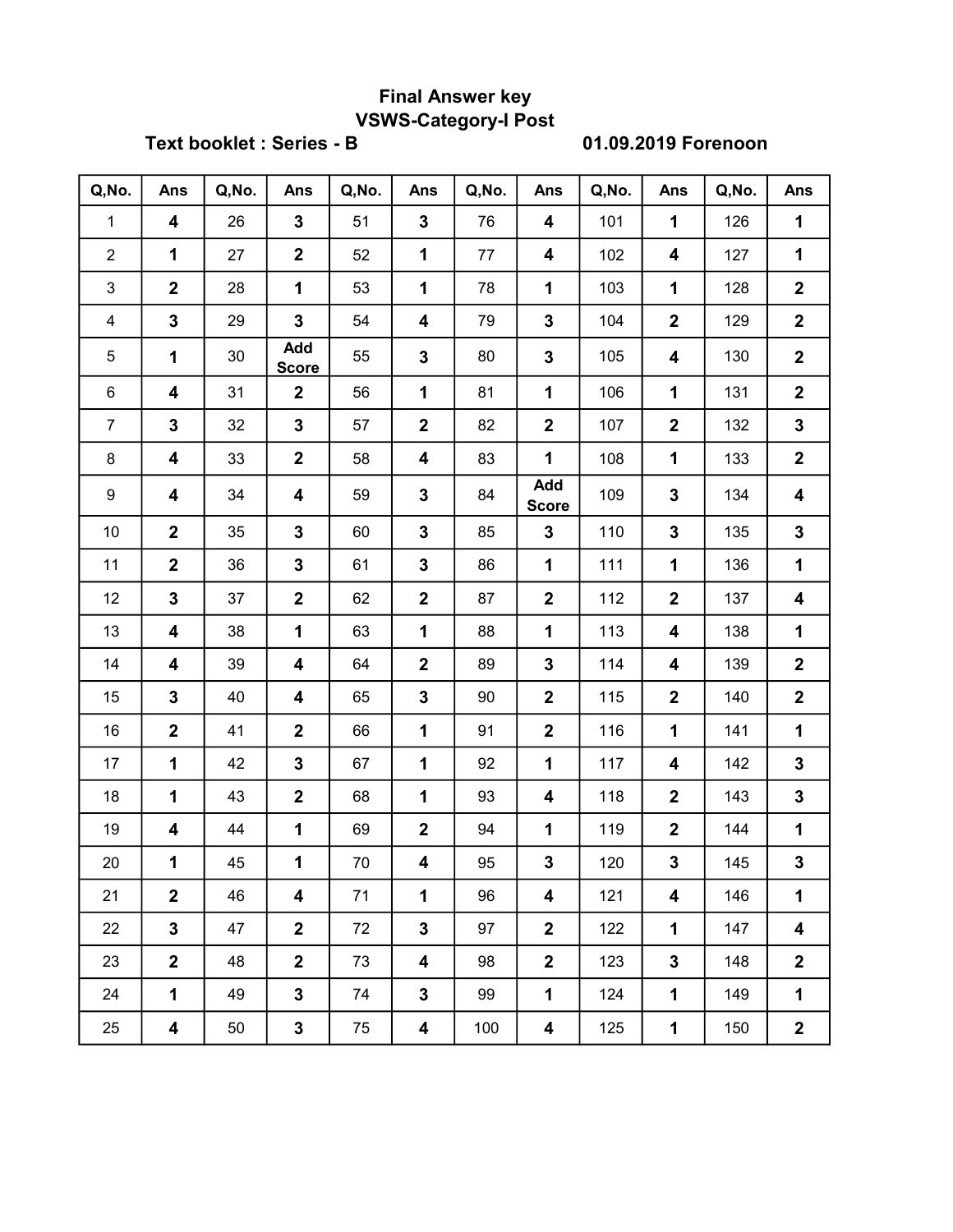# Final Answer key VSWS-Category-I Post

Text booklet : Series - C 01.09.2019 Forenoon

| Q, No.         | Ans                     | Q, No. | Ans              | Q, No. | Ans                     | Q, No. | Ans                     | Q, No. | <b>Ans</b>              | Q, No. | Ans                     |
|----------------|-------------------------|--------|------------------|--------|-------------------------|--------|-------------------------|--------|-------------------------|--------|-------------------------|
| $\mathbf{1}$   | $\mathbf{1}$            | 26     | $\mathbf 2$      | 51     | 4                       | 76     | $\mathbf 1$             | 101    | $\overline{\mathbf{4}}$ | 126    | $\mathbf{1}$            |
| $\overline{2}$ | 4                       | 27     | $\mathbf{1}$     | 52     | 4                       | 77     | $\mathbf 3$             | 102    | $\overline{\mathbf{4}}$ | 127    | $\overline{\mathbf{2}}$ |
| 3              | $\mathbf 1$             | 28     | $\mathbf 1$      | 53     | $\boldsymbol{2}$        | 78     | $\overline{\mathbf{2}}$ | 103    | $\mathbf{2}$            | 128    | $\overline{\mathbf{2}}$ |
| $\overline{4}$ | $\overline{\mathbf{2}}$ | 29     | 4                | 54     | $\overline{2}$          | 79     | $\overline{2}$          | 104    | $\mathbf{1}$            | 129    | $\mathbf 1$             |
| 5              | $\mathbf 3$             | 30     | $\mathbf 2$      | 55     | $\mathbf 3$             | 80     | $\mathbf 1$             | 105    | $\overline{\mathbf{4}}$ | 130    | $\mathbf{3}$            |
| 6              | $\boldsymbol{2}$        | 31     | $\mathbf 2$      | 56     | $\overline{\mathbf{4}}$ | 81     | $\overline{\mathbf{4}}$ | 106    | $\overline{2}$          | 131    | $\mathbf{3}$            |
| $\overline{7}$ | $\mathbf 1$             | 32     | 3                | 57     | 4                       | 82     | $\mathbf 1$             | 107    | $\overline{2}$          | 132    | $\mathbf 1$             |
| 8              | $\overline{\mathbf{4}}$ | 33     | $\mathbf 3$      | 58     | $\mathbf 3$             | 83     | $\mathbf{3}$            | 108    | $\overline{\mathbf{3}}$ | 133    | $\mathbf{3}$            |
| 9              | $\mathbf 3$             | 34     | 3                | 59     | $\overline{2}$          | 84     | $\overline{\mathbf{4}}$ | 109    | 4                       | 134    | $\mathbf 1$             |
| 10             | $\overline{\mathbf{2}}$ | 35     | 1                | 60     | 1                       | 85     | $\boldsymbol{2}$        | 110    | 1                       | 135    | 4                       |
| 11             | $\mathbf 1$             | 36     | 1                | 61     | $\mathbf 3$             | 86     | $\boldsymbol{2}$        | 111    | $\mathbf 3$             | 136    | $\mathbf{2}$            |
| 12             | $\mathbf 3$             | 37     | 4                | 62     | $\overline{2}$          | 87     | 1                       | 112    | $\mathbf{1}$            | 137    | $\mathbf 1$             |
| 13             | Add<br><b>Score</b>     | 38     | $\mathbf 3$      | 63     | 1                       | 88     | 4                       | 113    | 1                       | 138    | $\mathbf 2$             |
| 14             | $\overline{\mathbf{2}}$ | 39     | 1                | 64     | $\boldsymbol{2}$        | 89     | $\mathbf 1$             | 114    | 1                       | 139    | $\overline{\mathbf{4}}$ |
| 15             | $\mathbf{3}$            | 40     | $\boldsymbol{2}$ | 65     | $\mathbf 3$             | 90     | 4                       | 115    | 1                       | 140    | 4                       |
| 16             | $\overline{\mathbf{2}}$ | 41     | 4                | 66     | 1                       | 91     | $\mathbf 1$             | 116    | $\overline{2}$          | 141    | $\mathbf 1$             |
| 17             | 4                       | 42     | 3                | 67     | 1                       | 92     | $\overline{2}$          | 117    | $\mathbf{2}$            | 142    | $\mathbf{3}$            |
| 18             | $\mathbf 3$             | 43     | 3                | 68     | 1                       | 93     | 4                       | 118    | $\mathbf{2}$            | 143    | $\mathbf{3}$            |
| 19             | $\mathbf 3$             | 44     | 4                | 69     | $\overline{2}$          | 94     | $\mathbf{1}$            | 119    | $\overline{2}$          | 144    | $\mathbf 1$             |
| 20             | $\overline{2}$          | 45     | 1                | 70     | $\overline{\mathbf{4}}$ | 95     | $\overline{2}$          | 120    | 3                       | 145    | $\mathbf{2}$            |
| 21             | $\mathbf 1$             | 46     | $\overline{2}$   | 71     | $\mathbf 1$             | 96     | $\mathbf{1}$            | 121    | $\mathbf{2}$            | 146    | $\mathbf 1$             |
| 22             | 4                       | 47     | $\mathbf 3$      | 72     | $\mathbf 3$             | 97     | $\mathbf{3}$            | 122    | $\boldsymbol{4}$        | 147    | Add<br><b>Score</b>     |
| 23             | $\overline{\mathbf{4}}$ | 48     | $\mathbf 1$      | 73     | 4                       | 98     | $\mathbf{3}$            | 123    | $\mathbf{3}$            | 148    | $\mathbf 3$             |
| 24             | $\mathbf{2}$            | 49     | 4                | 74     | 4                       | 99     | $\mathbf 1$             | 124    | $\mathbf{1}$            | 149    | $\mathbf 1$             |
| 25             | $\mathbf{3}$            | 50     | 3                | 75     | 3                       | 100    | $\boldsymbol{2}$        | 125    | 4                       | 150    | $\mathbf{2}$            |